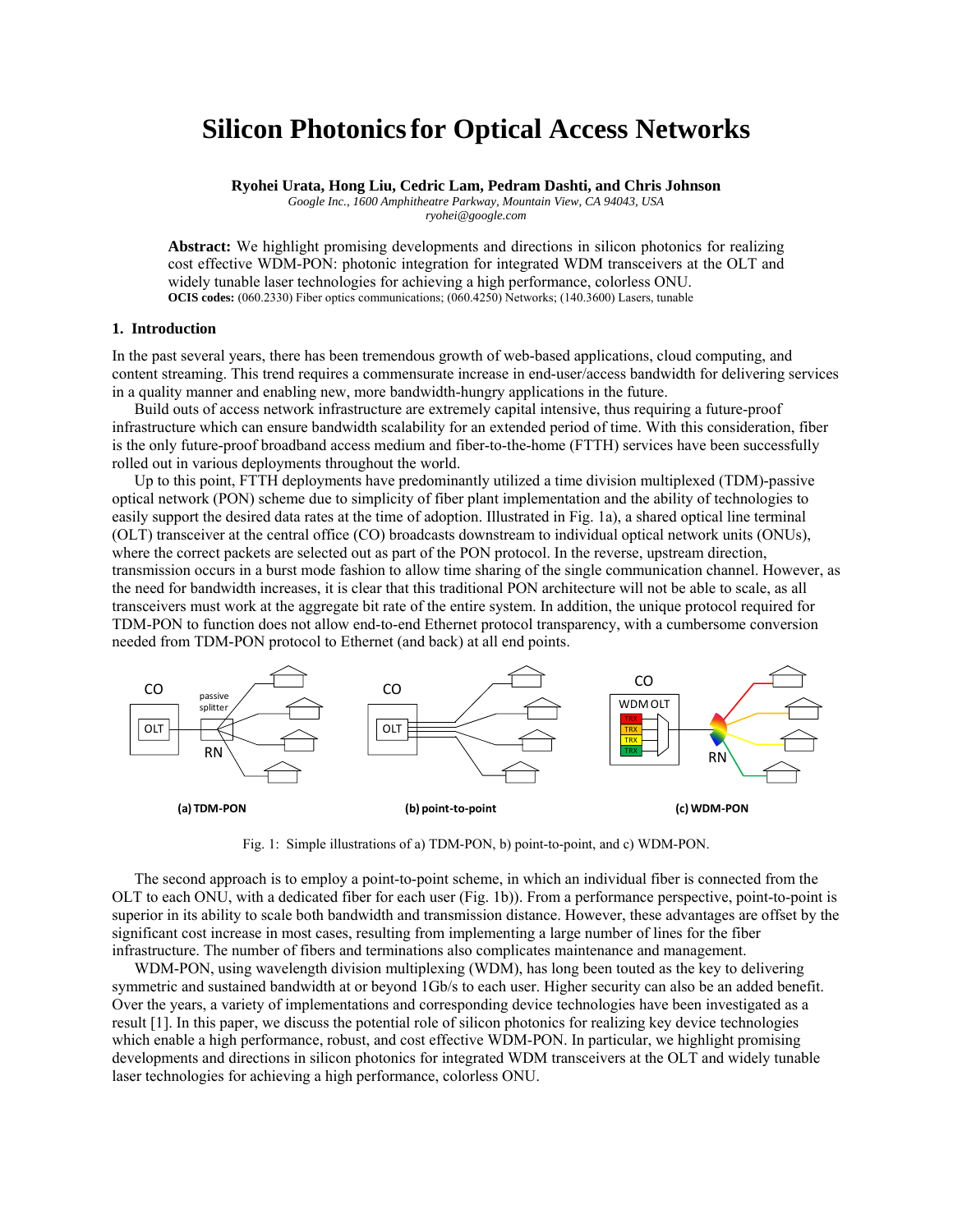# **2. WDM-PON System**

Fig. 1c) illustrates the WDM PON system. The CO contains multiple transceivers at different wavelengths with each output wavelength creating a dedicated path or channel for a particular user by passing through a wavelength selective/dependent element at the remote node (RN). Wavelength selection can also be achieved by filtering at the user (broadcast and select). The upstream connection similarly utilizes a dedicated wavelength channel. With this architecture, OLT and ONU transceivers need only operate at the data rate directly seen by the user, the Ethernet protocol is preserved from end-to-end, and the fiber infrastructure is equivalent to TDM-PON. WDM-PON thus combines the bandwidth scalability of point-to-point and the fiber consolidation of TDM-PON. However, these advantages are accompanied by challenges in realizing the transceivers at the end points, as well as the remote node.

An arrayed waveguide grating (AWG) technology can realize the remote node, but passive operation is needed to reduce cost, power consumption, and probability of failure. There have been significant advancements in athermal arrayed waveguide grating (AWG) technology [2], paving the way for a compact, monolithic remote node which exhibits good performance over temperature hardened conditions  $(-40 \text{ to } +85 \degree \text{C})$ . High delta waveguides allow tight bends, leading to a compact cartridge size comparable to that for a splitter.

### A. WDM transceiver OLT

At the OLT, adopting individual transceiver units for each WDM channel increases size, cost, and power. Thus, for the CO, the integration of the transmit, receive, demux, and mux components into an integrated WDM transceiver is critical. This can be achieved through either monolithic integration, hybrid integration, and/or novel packaging techniques [3]. Monolithic integration has been a long running theme and goal for the photonics community, with steady progress leading to recent wide-scale deployment of large-scale, InP-based photonic integrated circuit (PIC) based solutions [4]. However, there are still issues with chip yield as device counts increase. The prohibitive cost of maintaining a clean room capable of large-scale integration also limits the number of players and bottlenecks both innovation and cost. In addition, for extending to higher data rates beyond 1Gbps, it is likely integration of external modulators will be needed (as opposed to simple direct modulation), further complicating the fabrication process and reducing yield. There have been suggestions of establishing a foundry model analogous in approach to the silicon IC industry [5]. Still, it is not clear that the volume of PICs would allow this model to be successful.

The alternative approach is that of hybrid integration, where most commonly, active sections are realized in III-V materials and passives in silica/silicon, taking and combining the strengths of both material systems [6, 7]. Although improvement in critical packaging and manufacturing processes such as passive alignment techniques have improved significantly over the years, the ultimate in performance and cost is still not realized.

On the other hand, silicon photonics [8] leverages a mature, highly repeatable process which potentially allows: 1) photonic and electronic integrated circuits with large-scale integration for superior functionality, 2) improved performance and power consumption as a result of intimate integration of photonic and electronic devices, 3) lower integration/packaging cost, 4) cost sharing with traditional all-electronic silicon ICs assuming photonics can be supported within a standard (or near standard) CMOS process.

A number of challenges remain, realization of the laser in particular. Approaches include bonding techniques [9] and alignment of individual or arrays of lasers to a silicon bench [10, 11], and a number of WDM transceivers have been proposed or demonstrated based on these various approaches [11-15]. In addition, realization of silicon photonic external modulators allows a graceful upgrade path to higher data rates (≥10Gbps).

It is important to note that for application in access networks, depending on the implementation of the RN, wavelength accuracy may be relaxed in comparison to traditional DWDM systems. This would allow relaxed performance specifications (applicable to all integration approaches) for enhancing manufacturability and elimination of the wavelength locker to further simplify the transceiver.

## B. Colorless ONU

A colorless ONU supporting all wavelength channels is needed in order to ease operation and maintenance and reduce cost through volume production of one component. Although a variety of creative schemes and devices have been investigated [16, 17], from a performance standpoint, the availability of an ONU with a wavelength tunable laser as the transmitter will provide superior signal quality, reach, and stability, with the wavelength of each ONU tuned to the appropriate upstream channel. The underlying issue has been the cost of the widely tunable lasers being unable to reach the cost points required for adoption in access networks.

A majority of the tunable lasers currently deployed are distributed Bragg reflector (DBR)-type [18-20]. Similar to WDM transceivers, the idea was that monolithic integration of the gain, phase, and tuning elements could be